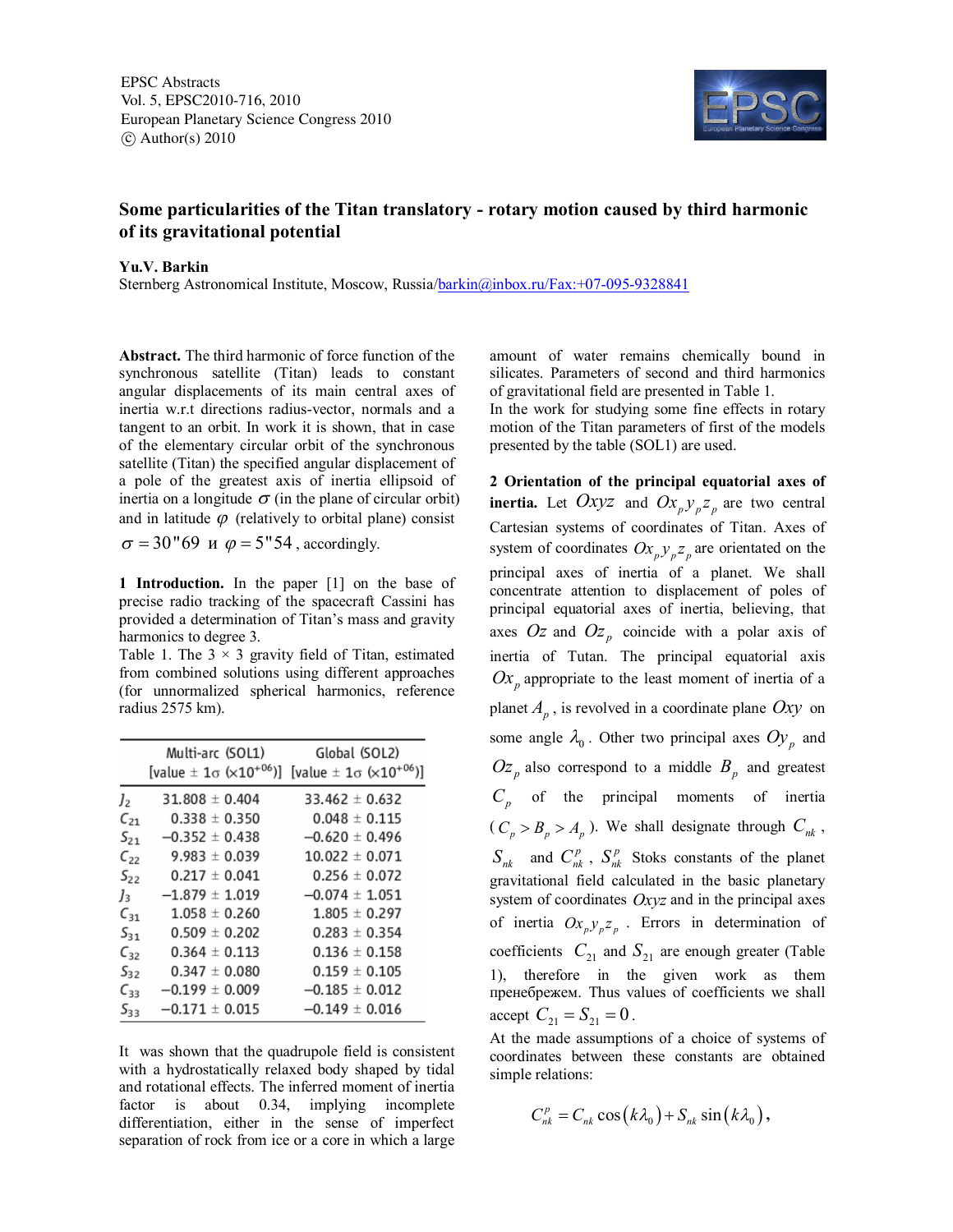$$
S_{nk}^p = -C_{nk} \sin(k\lambda_0) + S_{nk} \cos(k\lambda_0).
$$
 (1)

Value of an angle  $\lambda_0$  can be determined unequivocally on values of two coefficients of a geopotential  $C_{22}$  and  $S_{22}$  from conditions  $S_{22}^p = 0$ and  $C_{22}^p > 0$ . Using equality (2), we obtain:  $\tan (2\lambda_0) = S_{22}/C_{22}$  and formula for error:

$$
\Delta \lambda_0^{} = \frac{C_{22} \Delta S_{22} + S_{22} \Delta C_{22}}{2 C_{22}^2} \cos^2 \left(2 \lambda_0^{}\right).
$$

For principal axes of inertia we have (1 unit= $10^{-6}$ ):

$$
C_{22}^p = C_{22} \cos(2\lambda_0) + S_{22} \sin(2\lambda_0) = 9.983.
$$

We shall accept for coefficients of potential of Titan  $C_{22}$  and  $S_{22}$  values:  $C_{22} = (9.983 \pm 0.039) \cdot 10^{-6}$  and  $S_{22} = (0.217 \pm 0.041) \cdot 10^{-6}$  ([1], model SOL1).

In result it is obtained, that the pole of the principal equatorial axis of inertia  $Ox_p$  of Titan has a longitude  $\lambda_0 = (0^0 62 \pm 0^0 12) E$ . Accordingly the pole of other equatorial axis corresponds to middle principal moment of inertia and it is position is characterized by a longitude  $\lambda_0 = (90^\circ 62 \pm 0^\circ 12) E$ .

Now values of coefficients of the third harmonic can be calculated directly in the main axes of inertia  $Ox_p y_p z_p$  on formulae (1) (1 unit= $10^{-6}$ ):

(2)  
\n
$$
C_{31}^{p} = C_{31} \cos(\lambda_{0}) + S_{31} \sin(\lambda_{0}) = 1.064,
$$
\n
$$
S_{31}^{p} = -C_{31} \sin(\lambda_{0}) + S_{31} \cos(\lambda_{0}) = 0.498,
$$
\n
$$
C_{32}^{p} = C_{32} \cos(2\lambda_{0}) + S_{32} \sin(2\lambda_{0}) = 0.371,
$$
\n
$$
S_{32}^{p} = -C_{32} \sin(2\lambda_{0}) + S_{32} \cos(2\lambda_{0}) = 0.339,
$$

$$
C_{33}^p = C_{33} \cos(3\lambda_0) + S_{33} \sin(3\lambda_0) = -0.205,
$$
  
\n
$$
S_{33}^p = -C_{33} \sin(3\lambda_0) + S_{33} \cos(3\lambda_0) = -0.171.
$$

**3 Fine effects in Titan orientation.** As it has been shown by the author the third harmonic of force function of the synchronous satellite leads to constant angular displacements of its principal central axes of inertia relatively to directions of the radius-vector, normal and a tangent to an orbit. So in case of the elementary circular orbit of the synchronous satellite (Titan) the specified angular displacement of a pole of the greatest axis of inertia of ellipsoid of inertia on longitude  $\sigma$  (in the plane of circular orbit) and in latitude  $\varphi$  (relatively to orbital plane) are discribed by formulae [2]:

$$
\sigma = \frac{S_{31} - 30S_{33}}{8C_{22}} \cdot \frac{r}{a}, \ \ \varphi = \frac{3(10C_{32} - C_{30})}{8(2C_{22} - C_{20})} \cdot \frac{r}{a}.
$$

Here coefficients of the second and third harmonics correspond to the principal axes of inertia of the satellite.  $r = 2575$  km is the mean radius of Titan,  $a = 1221900$  km is the radius of orbit (in its simplified model presentation). For values of parameters (2) on formulas (3) we find the values of angles:

$$
\sigma = 30"63 \, , \, \varphi = 5"77 \, .
$$

Along with significant effects in rotary motion of the Titan, described above there is one more exclusively fine (small) effect according to which because of influence of the third harmonic of force function the stationary circular orbit of the satellite "rises" above a plane of not indignant circular orbit on distance

$$
z = -\frac{3}{8} (10C_{32} - C_{30}) \cdot \left(\frac{r}{a}\right)^3 a = 1.2 \cdot 10^{-3} \text{ mm}.
$$

In other words the center of a circular orbit of the Titan (in the modelling solution) is not center of mass of central planet (Saturn), and point some close but displaced in space. Certainly, in the given work we neglect eccentricity of orbit of the Titan and other orbital perturbations.

In summary we shall note, that earlier similar effects of non-classical stationary translatory-rotary motions of the satellite have been revealed in motion of the Moon and Phobos [2]. In case of the Moon, the angular displacements of the greater of axes of inertia make:

 $\sigma = 274$ " and  $\varphi = 75$ ", that proves to be true data of observations, and estimation of small translational displacement of the Moon makes  $z = 0.8$  mm. For Phobos mentioned effects are evaluated by following values:  $\sigma = 20"0$  and  $\varphi = -14"1$  and  $z = 2.7$  mm [2]. The description and history of a